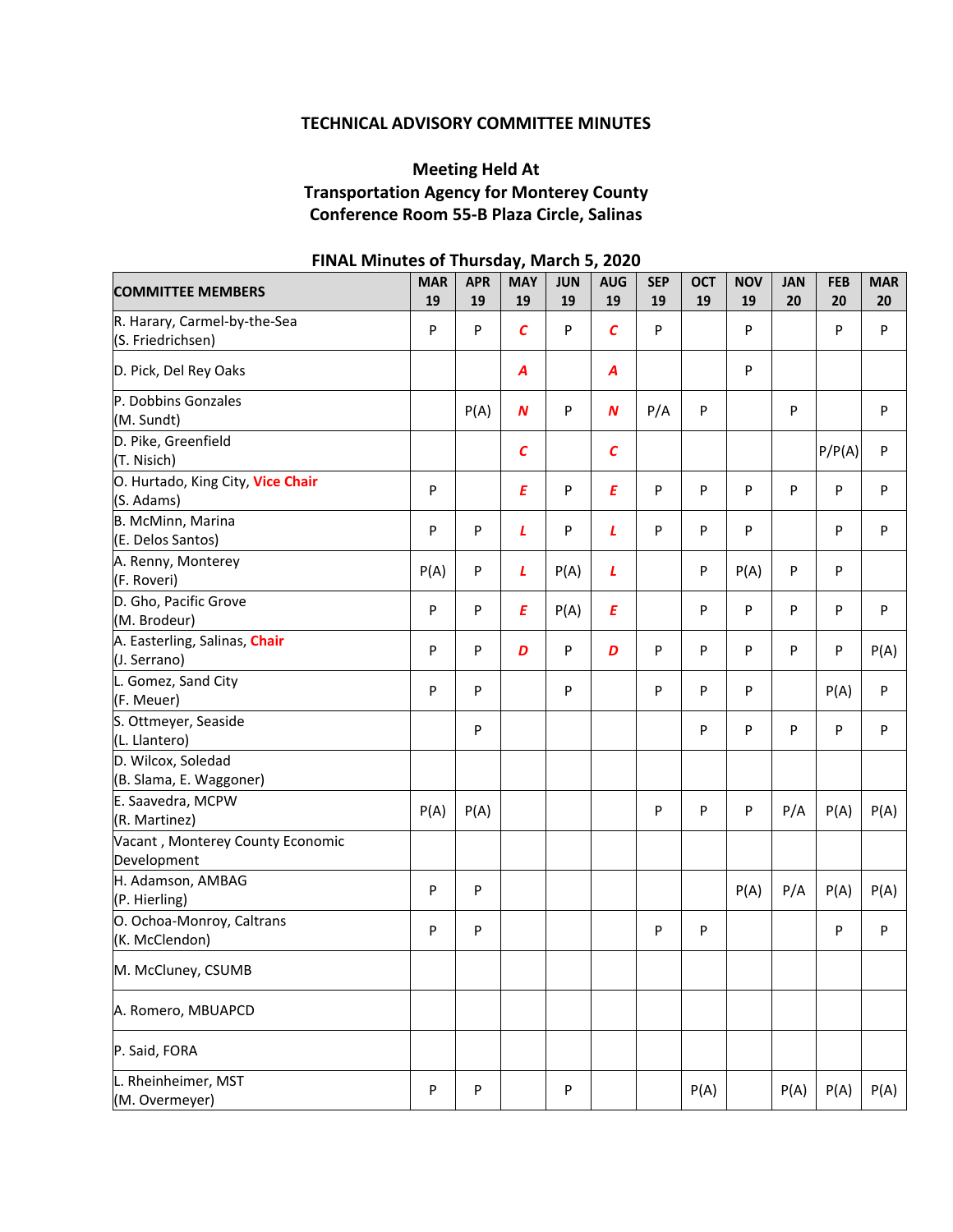| <b>STAFF</b>                            | <b>MAR</b> | <b>APR</b> | <b>MAY</b> | <b>JUN</b> | <b>AUG</b> | <b>SEP</b> | <b>OCT</b> | <b>NOV</b> | <b>JAN</b> | <b>FEB</b> | <b>MAR</b> |
|-----------------------------------------|------------|------------|------------|------------|------------|------------|------------|------------|------------|------------|------------|
|                                         | 19         | 19         | 19         | 19         | 19         | 19         | 19         | 19         | 20         | 20         | 20         |
| D. Hale, Exec. Director                 | P          |            |            |            |            |            | P          | P          | P          |            | P          |
| T. Muck, Dep. Exec. Director            | P          | P          |            | P          |            | P          | P          | P          | P          |            | P          |
| M. Zeller, Principal Transp. Planner    | P          | P          |            | P          |            | P          | P          | P          | P          | P          | P          |
| C. Watson, Principal Transp. Planner    |            |            |            |            |            |            |            |            |            |            | P          |
| M. Jacobsen, Transportation Planner     |            |            |            |            |            | D          | P          | P          | P          | P          | P          |
| T. Wright, Public Outreach Coordinator  |            |            |            | P          |            |            |            |            |            |            |            |
| R. Deal, Principal Engineer             |            | P          |            | P          |            |            | P          | P          |            | P          | P          |
| A. Green, Senior Transportation Planner | P          | P          |            | P          |            |            |            |            | P          |            |            |
| S. Castillo, Transportation Planner     |            |            |            |            |            |            |            |            | P          |            |            |
| L. Williamson, Senior Engineer          | P          | P          |            | P          |            |            |            |            | P          | P          |            |

#### **OTHERS PRESENT:**

 Will Conden, AMBAG John Olejnik, Caltrans D5

### **1. ROLL CALL**

Vice Chair Octavio Hurtado, City of King, called the meeting to order at 9:30 am. Introductions were made and a quorum was established.

## **1.1 ADDITIONS OR CORRECTIONS TO AGENDA**

None.

#### **2. PUBLIC COMMENTS**

None

## **3. BEGINNING OF CONSENT AGENDA**

#### **M / S / C: McMinn / Harary / unanimous**

**Ayes:** Harary, Dobbins, Pike, Hurtado, McMinn, Gho, Gutierrez, Gomez, Ottmeyer, Martinez **No:** none **Abstain:** none

**3.1 APPROVE** the minutes of the Technical Advisory Committee meeting of February 6, 2020.

#### **END OF CONSENT AGENDA**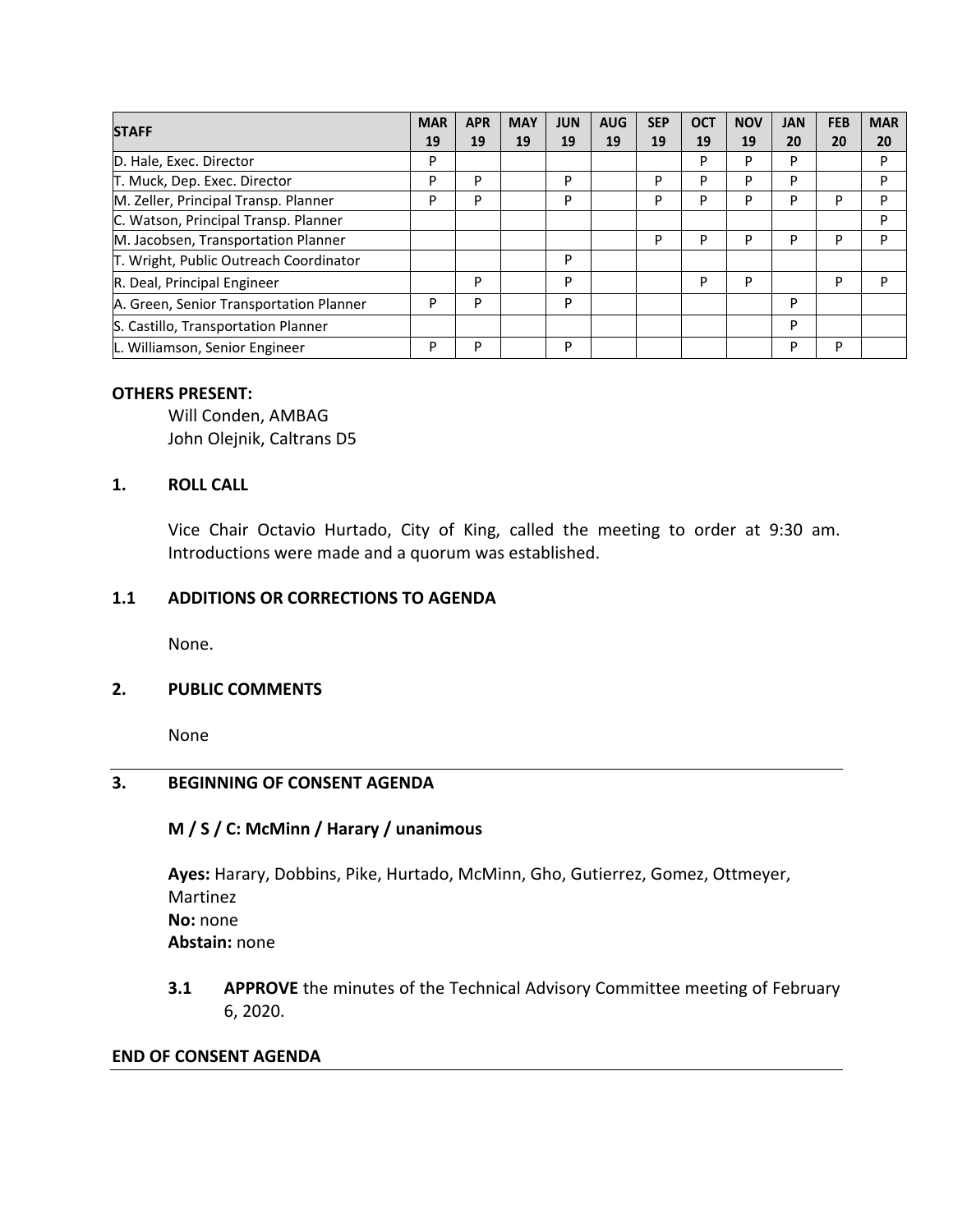#### **4. 2022 REGIONAL TRANSPORTATION PLAN – PROJECT REQUESTS**

Madilyn Jacobsen, Transportation Planner, provided an update on the 2022 Regional Transportation Plan's development and process for updating jurisdictional project lists.

Ms Jacobsen presented that projects being proposed for state and federal funding must be identified in a Regional Transportation Plan, which the Agency updates on a 4-year cycle. The Regional Transportation Plan includes a listing of regionally significant projects on the regional road, highway, rail and transit networks planned over the time horizon of the plan, which add capacity and need to be included in the AMBAG Regional Travel Demand Model. The plan must also identify all other planned local street, bike/pedestrian and transit projects that may use state or federal funding. The list of projects identified in the plan must be consistent with the needs, goals and priorities identified in the policy element and the total cost of those projects must fall within the funding capacity of the long range revenue forecast. The draft list of projects is comprised of the project list from the 2018 Regional Transportation Plan, and will be sent out separately for each jurisdiction to review with instructions on how to submit their edits.

## **5. ZERO FATALITIES TASK FORCE**

Madilyn Jacobsen, Transportation Planner, presented an update on the Zero Fatalities Task Force report published by the California State Transportation Agency.

Ms. Jacobsen presented that Assembly Bill 2363 (Friedman) established the Zero Traffic Fatalities Task Force. The statutory goal of the Task Force is to develop a structured, coordinated process for early engagement of all parties to develop policies to reduce traffic fatalities to zero. The Task Force examined alternatives to the 85 percentile as a method for determining speed limits in California. The report recommends allowing cities more flexibility in setting speed limits, allowing them to keep current speed limits even if a survey shows that 85 percent of drivers are exceeding the limit, and creating more classes of locations where speed limits can be set at a particular speed without having to do a traffic survey (for example, near schools and in business districts). It also recommends developing a way to conduct traffic speed surveys that takes into account bike and pedestrian safety. The California Association of Governments are working with Assembly Members Friedman and Ting on Assembly Bill 2121, introduced February 6, 2020. TAMC staff will monitor this bill and bring a recommendation to the Executive Committee and full Board.

Octavio Hurtado, City of King, responded that the city received a grant to prepare a local road safety plan, which will provide safety ideas and allow the city go pursue additional grant funding.